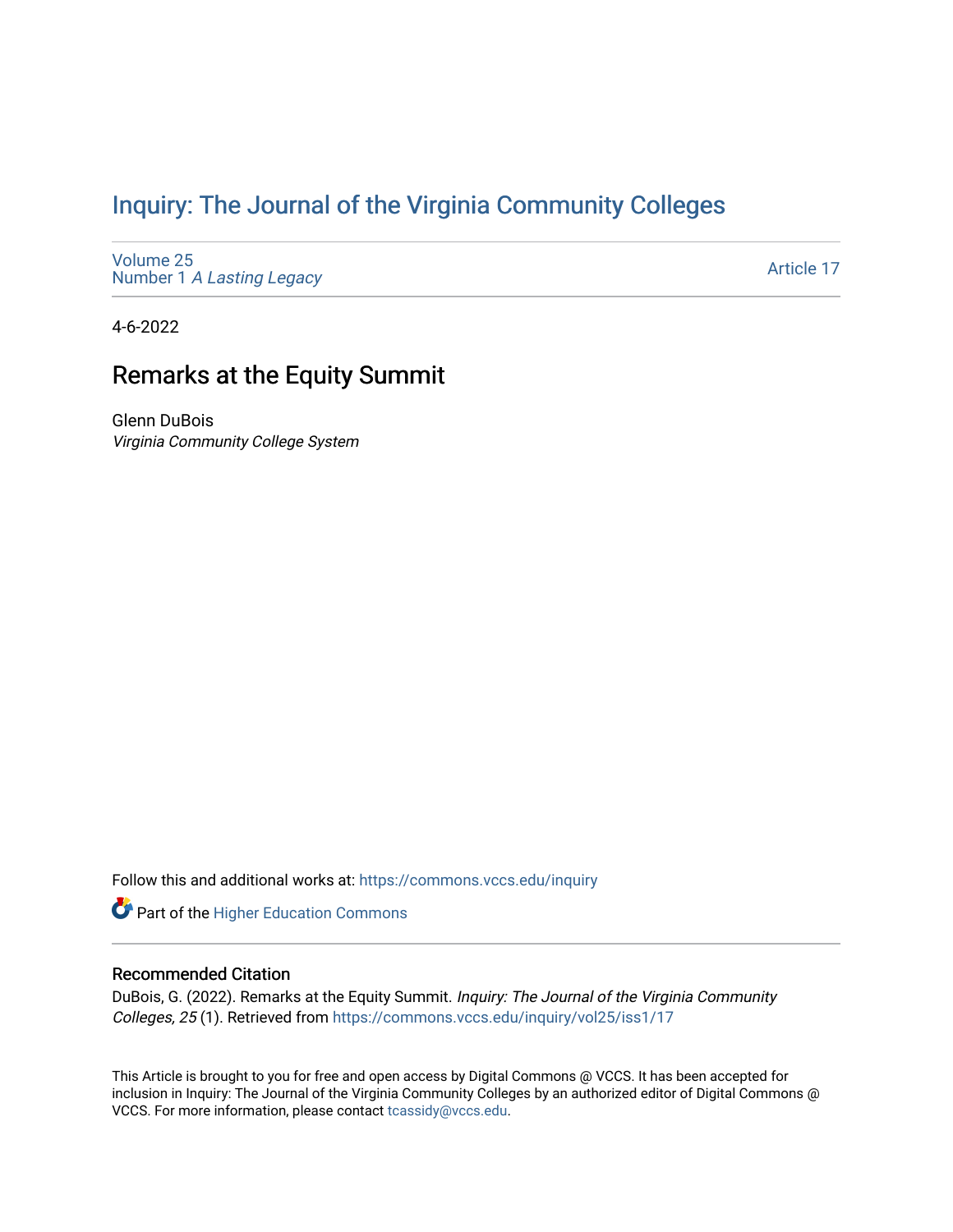# **Remarks at the Equity Summit**

*This speech was delivered virtually on October 5, 2020 during the height of the COVID-19 pandemic.*

et me begin by being crystal clear: Black lives matter. Like you, I know intuitively that all lives I et me begin by being crystal clear: Black lives matter. Like you, I know intuitively that all lives matter. However, as a white man living in rural Virginia I don't fear being hunted and gunned down when I decide to walk through my neighborhood because someone else thinks I don't belong there. I don't fear for my adult son's life every time he gets behind the wheel of a car, worried that he will be suffocated on the side of a road by someone kneeling on his neck for nine minutes. And I don't fear that one of my adult daughters, asleep in her own bed, will be gunned down by a team executing a flawed no-knock search warrant.

However, we know such fear is real for too many families. The tragic and unnecessary deaths of Ahmaud Arbery, George Floyd, and Breonna Taylor show us why that fear exists – and why we cannot say that all lives matter in American until we can demonstrate that Black lives matter in America.

#### **Inflection point**

Our nation has reached an inflection point. Tomorrow's historians will have to explain why now. That requires a hindsight we can't yet have. The confluence of a deadly, global pandemic, a broken body politic, damaged by deep division and dysfunction, and the killings of more Black people at the hands of police officers has called us to a moment of reckoning.

Our shared work to form a more perfect union is far from finished. Many would suggest we've only begun. The American ideal of equality – the notion that we are all created equal – demands from us so much more than just Fourth of July fireworks. It requires tireless dedication and a collective vigilance.

Disparities practically define our nation. Educational attainment; income and family wealth; incarceration rates; and even life expectancy all highlights the different realities facing white families and families of color. Those disparities are nothing new where we live. In fact, you might just say they're Virginia traditions.

#### **Virginia traditions**

We like to say that Virginia is the place the American story begins. Plymouth Rock has gotten much better PR over the years, but Jamestown is where English-speaking settlers first encountered Native Americans and established a permanent colony in 1607. Enslaved Africans joined that mix 12 years later.

Much of the modern America we know sprang from that tiny outpost on the banks of the James River. And race plays a leading role in so many of the chapters of that story, including bloody clashes between native tribes and English settlers, the origins of American slavery, the Revolutionary and Civil wars whose battle scars yet mark Virginia soil, and the shadows of Reconstruction and Jim Crow that linger yet.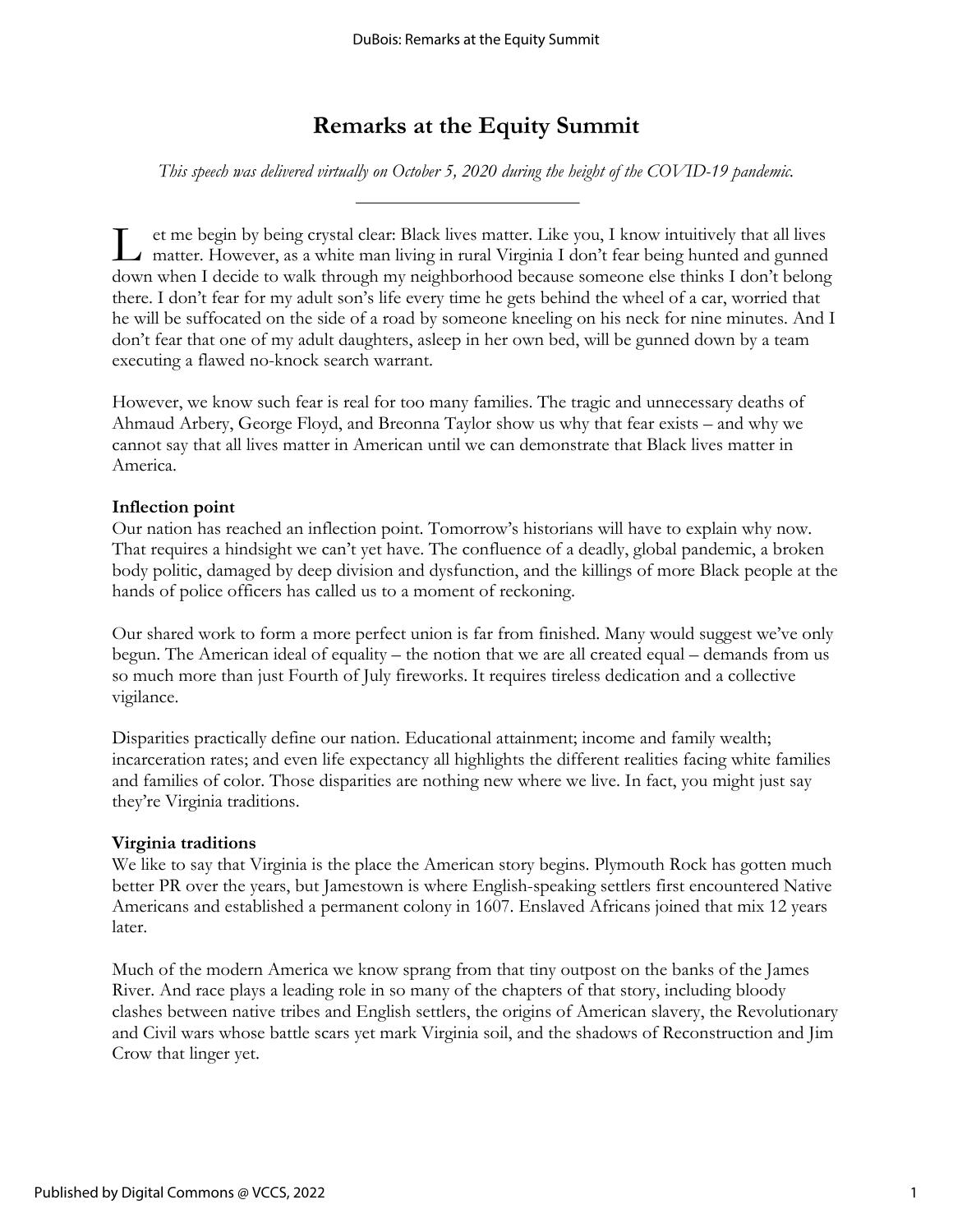Patrick Henry, famous for his "Give me liberty or give me death!" speech was the first of 73 governors Virginia has elected to date. All have been men. All but one has been white. A racist state government bureaucrat successfully erased Virginia's Indian tribes on paper a century ago, ultimately making their struggle for federal recognition longer and harder than what tribes in other states endured.

Massive Resistance shuttered Virginia's public schools for almost a generation. Mildred Loving, a black woman, and Richard Loving, a white man, were sentenced to a year of prison for the crime of being married in Virginia. That was until the U.S. Supreme Court intervened in 1967 to invalidate a state law banning interracial marriage. Virginia was among a list of states that forcefully sterilized people, as late as the 1970s – well into my lifetime – enacting the principles of Eugenics.

In 2017, the debate over the fate of Confederate statues turned bloody in Charlottesville, where an Alt-Right rally became violent and deadly, costing the lives of two State Troopers and Heather Heyer, who was once one of our students. And that's to say nothing of 2020 – something I'll get to in just a moment. When it comes to the issue of race, Virginia has baggage. However, the commonwealth is growing too big, too dynamic, and too diverse to be held hostage by that past.

## **VCCS founding**

Addressing that cultural baggage was among the primary motivations for creating Virginia's Community Colleges more than half-a-century ago. Beginning in 1966, and over the next seven years, policy makers established a network of 23 community colleges. The first year we opened for business, we served 7,500 people. We have since served more than 2.6 million. And we are far and away the leading provider of higher education to minority Virginians.

Our community colleges were created to address the state's unmet needs in higher education and workforce training. In other words, we were created to do what no one else would. Since the founding of Virginia's Community Colleges – and I would like to think in part because of it – Virginia has changed dramatically. Technology has replaced tobacco as the state's leading export. Virginia is home to the world's largest naval base and the only shipyard in the nation capable of building nuclear aircraft carriers. We have an international airport that connects with nearly every continent on Earth.

The promise of opportunity that inspired those first English settlers to come here in 1607 now inspires people to come here today from across the globe. Fewer than four million people called Virginia home in 1960. That's more than doubled to nearly 8.5 million today.



Seven out of ten Virginians told the U-S Census in 1960 they were born here. And the total percentage of Virginians of "foreign stock" – that's what the Census Bureau called it back then – was less than zero-point-four percent.

In 1960, 80 percent of Virginians were white, and 20 percent were African-American…and that was that. Today's Virginia doesn't even look like the same state: 63-percent of us are white, 20-percent of Virginians are Black; nine percent are Latinx; and almost seven percent are of Asian ancestry. Virginia is evolving. Our community colleges must follow suit. So where do we go from here?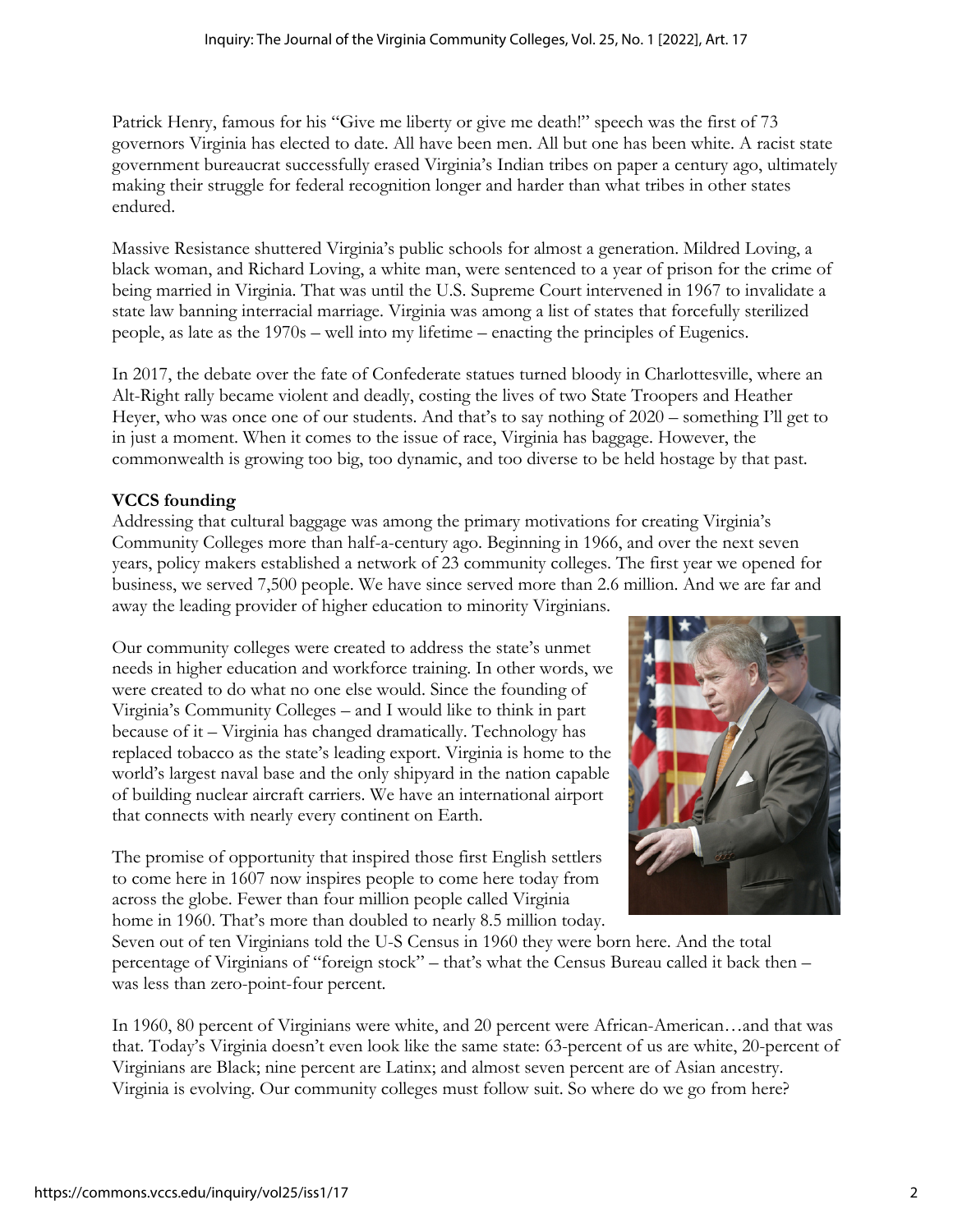### **The inspiration of Arthur Ashe**

The protests and demonstrations that have swept across America since the killing of George Floyd has brought to a head the debate over Confederate monuments. While those statues stood in localities throughout the former confederacy, Richmond may have offered the best-known collection of them along its iconic Monument Avenue. The figures they depicted ran from the easily recognized, like Lee and Jackson, to the more obscure, like Stuart and Maury.

Nearly all of them have been razed this summer. Lee, the lone holdout thanks to technicalities and legal challenges, will likely be on his way soon too. But, there's one monument that remains. On the avenue's western edge stands a champion who always stood apart from the others. Instead of a weapon of warfare, he holds a tennis racquet in his hand. Instead of riding a galloping horse, he stands among school-age children.

Of course, I'm describing the monument to Richmond's late tennis great and humanitarian, Arthur Ashe. His inclusion on Monument Avenue was controversial when he was added just over 20 years ago. In fact, David Duke even paid a visit to Richmond to protest it. City leaders wisely ignored him. Ashe's tennis achievements were legendary. Considered the best in the world during his prime, Ashe was the first Black player selected to our country's Davis Cup team and remains the only Black man ever to win the singles title at Wimbledon, the U.S. Open, and the Australian Open. After his 1980 retirement, he suffered from heart disease that ran in both sides of his family. He contracted HIV from a blood transfusion. He died in 1993.

"Start where you are. Use what you have. Do what you can."

That was Ashe's signature line as he used his celebrity to advocate for civil rights and human rights after retiring from tennis. His advice is practical and straight forward. And I think it makes a lot of sense when asking what can our colleges do in this moment? Diversity, equity, inclusion, and access to opportunity have been at the heart of our community college mission since we first opened our doors. However, our efforts to translate those ideals into action for all Virginians have not always yielded the results that we seek as quickly as we would like. Simply stated, we must do better, and we have some work to do.

To that end, we are taking some significant steps to move our colleges forward, closer to the ideal of our mission.

#### **Campus and facility names**

The first, and most symbolic, step we are taking is to review the appropriateness of the names of our colleges and facilities. Our State Board initiated this review. College presidents and their local advisory boards will carry it out. Many of our colleges bear names inspired by geography. We're really not talking about those. Others are named for individuals. Let's take a hard look at those. Who are those people? Why were they chosen? Are the achievements they earned, and the values they lived, aligned with our mission and values today?

Moving forward, we must be deliberate on the signals we send. People encounter these names on college materials and signage, on the transcripts they carry forward in their academic careers, and on the degrees and credentials they earn and proudly hang on their wall.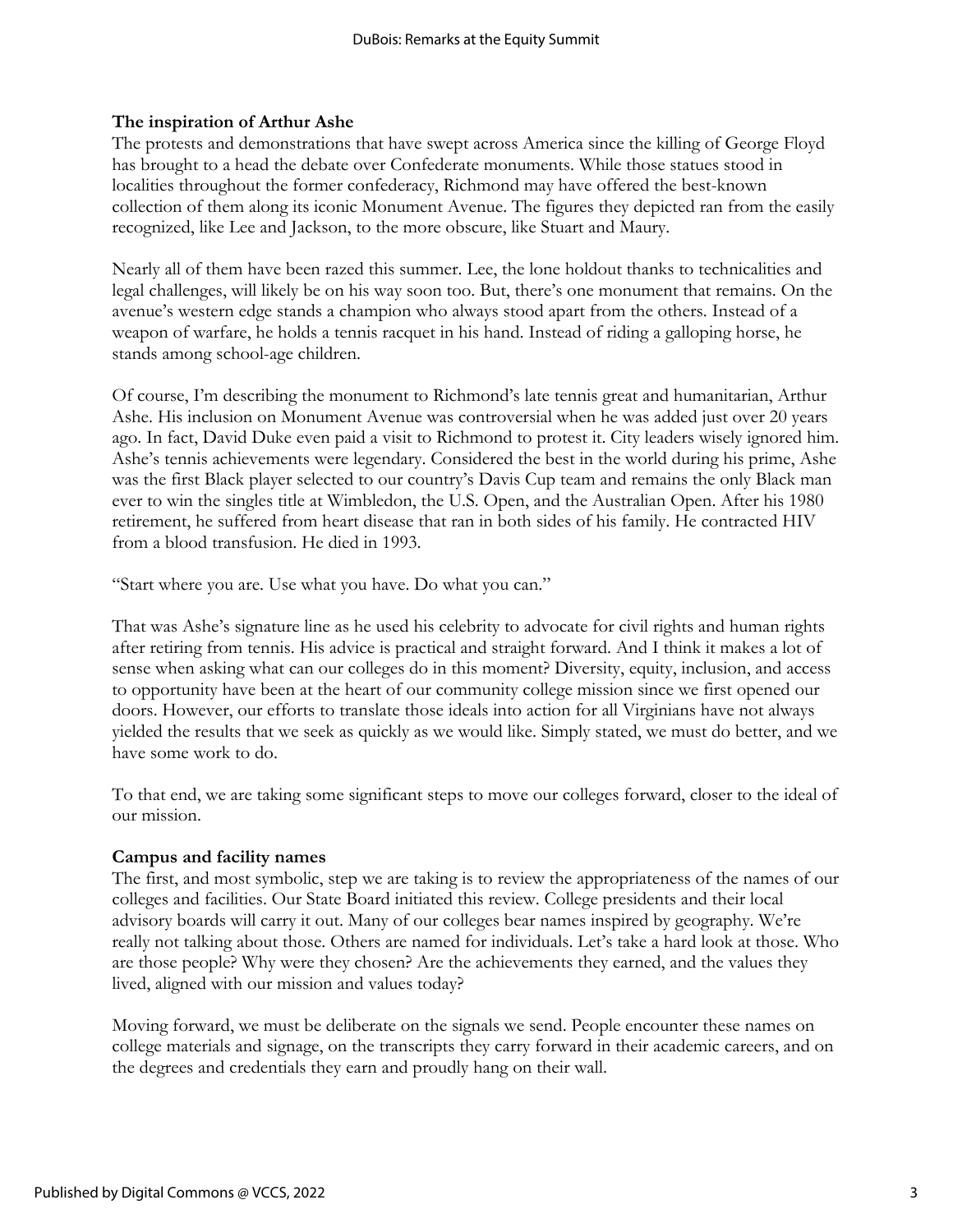### **A strategic plan for equity**

That brings me to the even larger step Virginia's Community Colleges are taking in response to this larger moment we face. As we seek the way forward beyond our *Complete 2021* strategic plan, we are assembling a new blueprint that is focused on equity.

I want to thank Anne Kress, president of Northern Virginia Community College, and Sharon Morrissey, the VCCS Senior Vice Chancellor for Academics and Workforce Programs, for leading this work. I'm not sure they would thank me in return. This is an enormous task. Like everything else we do, it's made harder by the circumstances of the pandemic. But they, and the dream team built from our college system, are working hard to ensure that what our institutions do, and how they do it, truly helps everyone succeed. That's not the case today.

Across our colleges, Black students represent our largest minority group – and every indication we have tells us they are lagging behind their peers. That is true no matter the college, no matter the program. For example:

- It starts at the beginning. While more than half of all students who apply to one of colleges actually enroll with us, that is true for only about a third of Black students.
- In fact, in just the last five years, we had more than 12,000 fewer Black students attending our colleges.
- Four out five of our first-time, full-time Black students fail to complete a community college credential or degree of any type in three years.
- It's not surprising then, when you add together all these factors, we are graduating fewer Black students today than we were just five years ago, despite increasing graduation rates for all other minority groups across all our colleges.

Make no mistake about it: these results are troubling and unacceptable. Through this task force, we examine these numbers earnestly, and we will propose and pursue solutions deliberately. The task force is exploring our evolving teaching and learning practices; modernizing how we support students; the future of work; and the funding and financing of our colleges.

We also decided to take a quick look at our criminal justice curricula – one of the first state systems in the country to do that. And I want to thank Quentin Johnson, the president of Southside Virginia Community College, for leading a panel that brought together teaching faculty and program heads with law enforcement officials and community activists. This was personal for me. I spent the first ten years of my community college career teaching criminal justice classes. And while we served more than 2,300 students las year in these programs, I'm less concerned about preparing good police officers than I am with our responsibility to prepare good people who strengthen our communities. I believe the panel's recommendations will help us do that, and we will be advancing their work along with that of our strategic planning task force.

#### **Three principles of DEI**

As that work continues, it falls to the rest of us to bring that plan to life and bring its benefits to our students. Accordingly, I recommend we consider three guiding principles to advance diversity, equity, and inclusion across our colleges.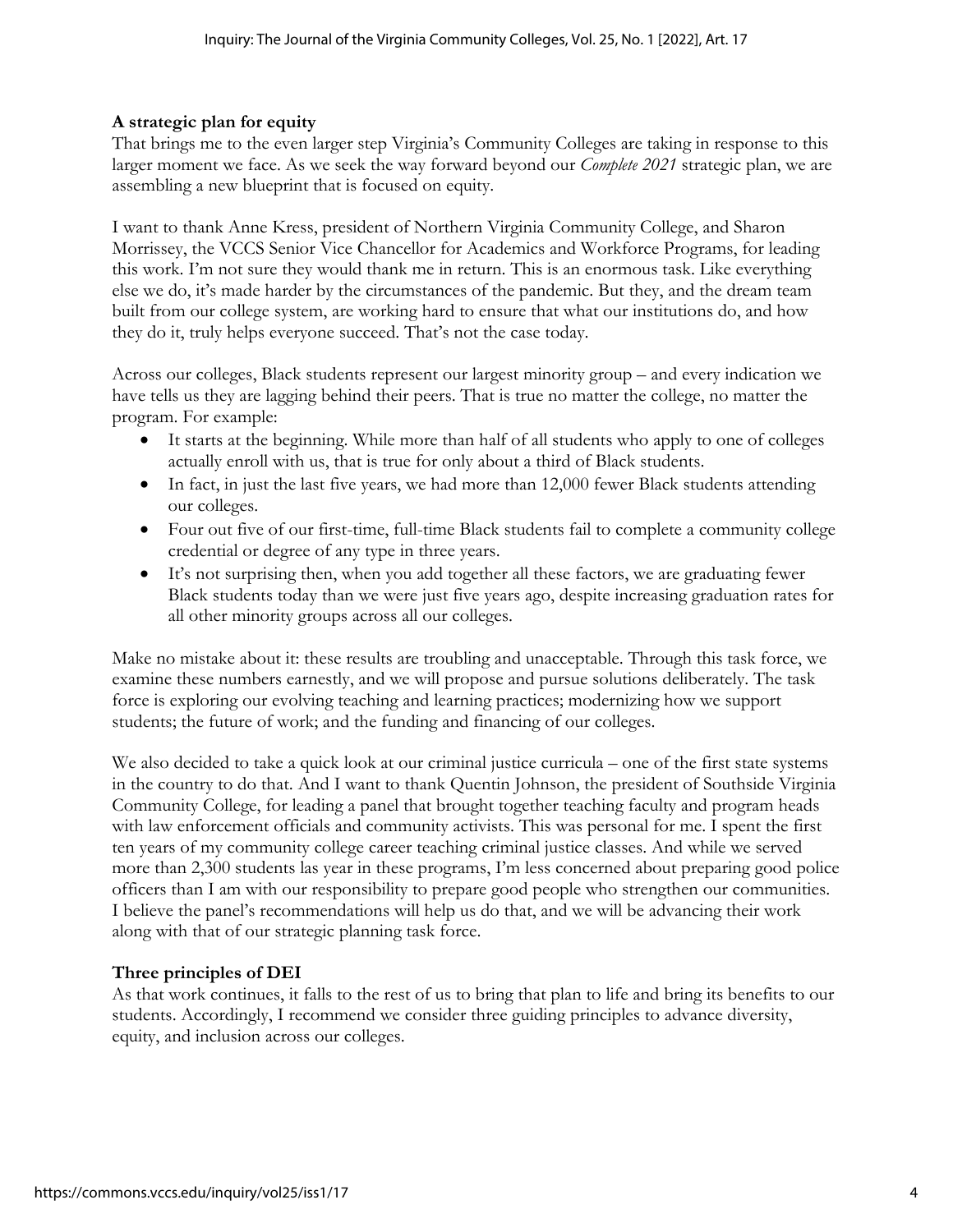First, our business case both demands and justifies a focus on faculty and staff diversity. You see, it's not enough to talk about diversity as simply doing the right thing. This priority must be stated clearly and pursued consistently to support our business case.

Second, we must focus not just on diversity, but also on inclusion. It's not enough just to have a diverse looking collection of people in the room. They must be at the table where the decisions are made, and they must have a voice in that process.

And third, finding and fostering inclusion is a leadership competency that must permeate our organization. Leaders at every community college, at every level, must be part of embedding this into how we think, who we hire, and all that we do.

### **The business case**

All too often, organizations express diversity initiatives as moral imperatives. Being an Equal Opportunity employer is considered to be the right thing to do. Do you know what else falls into the category of being the right thing to do?

- Obeying the speed limit;
- Avoiding cigarette smoking;
- Cutting down on fried, fatty and sugary foods;
- Drinking alcohol in only reasonable amounts;
- Washing your hands regularly; and
- Calling your mother.

Each of those things is considered the right thing to do. However, experience suggests that we as a people have a spotty record when it comes to doing the right thing. Consider this:

- Excessive speeding causes one of out every three fatal car wrecks in America.
- Some 34 million Americans will smoke cigarettes this year, despite half-a-century of government warning against doing it.
- So much for watching what we eat: America has the highest rate of obesity of any developed nation in the world. More than two-out-of-five Americans are obese today – a 26-percent jump since 2008.
- When it comes to drinking, we just broke a 40-year record. We drink more, per person, than we did in the run-up to Prohibition – and that was before we quarantined.
- As for handwashing, well, it only took a deadly, global pandemic to demonstrate our challenges with it.
- And I've never, ever, met a mother who complained about her children calling too often.

## **The case for inclusion**

That brings me back to the workplace. Knowing that something is the right thing to do isn't enough to make us act. For diversity to matter, it must be institutionalized and tied to your mission. For inclusion to matter, it must be institutionalized and tied to your mission.

I began my career as a community college instructor. That's where I learned a valuable lesson: students don't do optional. It took me the rest of my career to understand that nobody else does either. I learned this in recent years with an effort we called the Chancellor's Faculty Diversity Initiative. We launched this a decade ago to address something that bothered us. Taken on the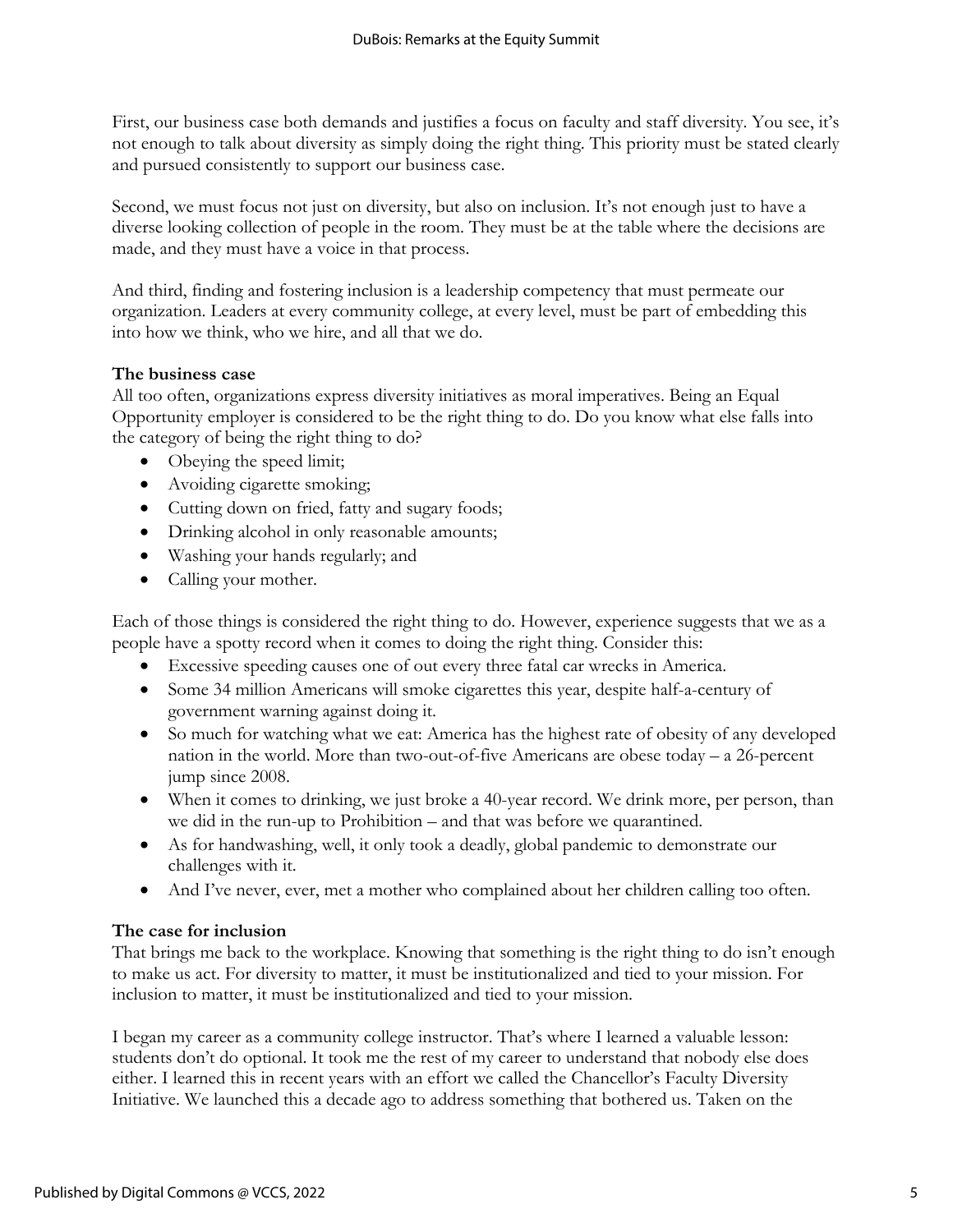whole, the demographics of our teaching pool were not aligned with the demographics of our student body. This is not good for business. We also saw this disparity in our adjunct ranks, the parttime instructors that we rely on to carry so much of our teaching load.

To remedy that, we made a concerted effort to diversify the adjunct pool. Why did we focus on adjunct? Usually, when colleges make the decision to hire a fulltime instructor, those hires often come from our adjunct pool. We launched and publicized two programs to find some teaching talent that we were otherwise missing.

One program is called the Minority Professional Teaching Fellows. It's built to attract working professionals who hold graduate degrees into the adjunct pool and provide them an experienced teaching mentor should they be hired to teach a class. The other program is called the Graduate Student Teaching Fellows. It's a similar setup for those who are working their way through graduate school and want to teach. Despite some early success, where we hired over 500 fellows in the first four years, we have lost momentum. We took our eye off the ball. Some colleges aren't even using those resources today. We can do better than that.

As the face of Virginia changes, as the need to produce more graduates becomes greater, we must adapt. We need faculty and staff members who look like our students and can connect with them. We need faculty and staff members who share experiences with, and speak the common language of, the people we want to serve – and hold the academic and workforce bona fides to help them excel. The VCCS mission statement says that we give everyone the opportunity to learn and develop the right skills so lives and communities are strengthened. The keyword there, I believe, is everyone.

### **Leadership competency**

So, how do we do that? How do we recruit, hire, manage, and develop that throughout our organization? The answer isn't easy. But I would suggest that we must build inclusion into a leadership competency. After all, it's simply another form of talent management. The same way that we have to articulate a clear and convincing connection between inclusivity and our central mission, we must make the case to managers, at every level, that diversity and inclusiveness is essential to student success.

I feel the need to say very clearly that I am not talking about quotas here. History is full of quota efforts that have failed miserably. One could argue that they are among the right things to do that never could seem to be done right. What I am talking about goes beyond counting noses and checking race and ethnicity boxes on a staffing HR form.

Inclusion, of course, means that we build a community of faculty and staff capable of reaching people from various races and ethnicities and helping them succeed. But it goes further than that. It means building a community of faculty and staff capable of engaging:

- People across the economic spectrum;
- People from different regions;
- People of different ages;
- People with disabilities, or more accurately, different abilities;
- People who were born elsewhere;
- People from across the lesbian, gay, bisexual, transgender, and queer spectrum;
- People who come from different faith traditions, including those with no faith tradition; and